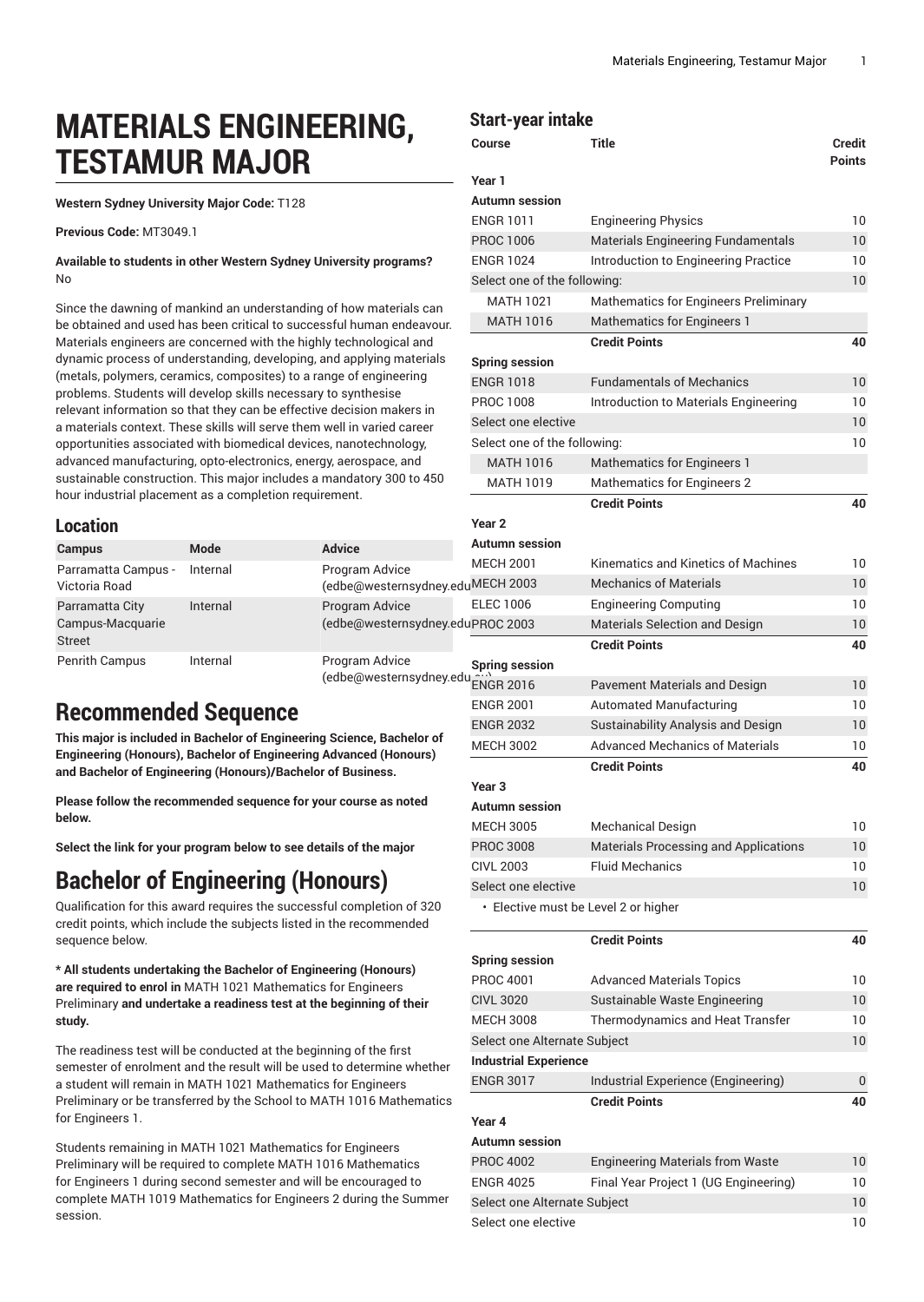| • Elective subject must be Level 2 or higher  |                                       |    |
|-----------------------------------------------|---------------------------------------|----|
|                                               | <b>Credit Points</b>                  | 40 |
| <b>Spring session</b>                         |                                       |    |
| <b>ENGR 4026</b>                              | Final Year Project 2 (UG Engineering) | 10 |
| <b>Two Alternate Subjects</b>                 |                                       |    |
| Select one elective                           |                                       |    |
| • Elective subjects must be Level 2 or higher |                                       |    |

**Credit Points 40 Total Credit Points 320 Alternate Subjects**

#### **Subject Title Credit Points** BIOS 1022 Introduction to Human Biology 10 HLTH 2003 Biomechanics 10 ENGR 3003 Biomedical Electronics 10 ENGR 3004 Biomedical Signals and Data Analysis 10 ELEC 1003 Electrical Fundamentals 10 ENGR 4035 Smart and Liveable Cities 10 ENGR 4034 Climate Smart Engineering 10 ELEC 3010 Renewable Energy Systems Design 10 CIVL 2018 Water Supply Systems Design Mater 30 Modern Digital Design and Development (not yet available) 10 Digital Manufacturing and IIoT (not yet available) 10 Design for Advanced Manufacturing (not yet available) 10 HUMN 1013 Contextualising Indigenous Australia (Day Mode) 10 HUMN 1058 Indigenous Landscapes 10 HUMN 2038 Pigments of the Imagination 10 HUMN 2048 Revaluing Indigenous Economics (Day Mode) 10 PERF 2011 From Corroborees to Curtain Raisers (Day Mode) 10 VISU 2003 From Ochre to Acrylics to New Technologies 10 CEDS 3001 Bridging the Gap: Re-engaging Indigenous Learners 10 HUMN 3082 The Making of the 'Aborigines' 10 WELF 3008 Learning through Indigenous Australian Community Service (Day Mode) 10 HUMN 3070 Rethinking Research with Indigenous Australians: Independent Study Project (Day Mode) 10

Alternate subjects may be used to complete one of the minors listed below.

[Biomedical Engineering, Minor](https://hbook.westernsydney.edu.au/majors-minors/biomedical-engineering-minor/) ([https://hbook.westernsydney.edu.au/](https://hbook.westernsydney.edu.au/majors-minors/biomedical-engineering-minor/) [majors-minors/biomedical-engineering-minor/\)](https://hbook.westernsydney.edu.au/majors-minors/biomedical-engineering-minor/)

[Indigenous Australian Studies, Minor](https://hbook.westernsydney.edu.au/majors-minors/indigenous-australian-studies-minor/) ([https://](https://hbook.westernsydney.edu.au/majors-minors/indigenous-australian-studies-minor/)

[hbook.westernsydney.edu.au/majors-minors/indigenous-australian](https://hbook.westernsydney.edu.au/majors-minors/indigenous-australian-studies-minor/)[studies-minor/\)](https://hbook.westernsydney.edu.au/majors-minors/indigenous-australian-studies-minor/)

[Sustainability Engineering, Minor](https://hbook.westernsydney.edu.au/majors-minors/sustainability-engineering-minor/) ([https://](https://hbook.westernsydney.edu.au/majors-minors/sustainability-engineering-minor/)

[hbook.westernsydney.edu.au/majors-minors/sustainability](https://hbook.westernsydney.edu.au/majors-minors/sustainability-engineering-minor/)[engineering-minor/](https://hbook.westernsydney.edu.au/majors-minors/sustainability-engineering-minor/))

Advanced [Manufacturing,](https://hbook.westernsydney.edu.au/majors-minors/advanced-manufacturing-minor/) Minor ([https://hbook.westernsydney.edu.au/](https://hbook.westernsydney.edu.au/majors-minors/advanced-manufacturing-minor/) [majors-minors/advanced-manufacturing-minor/\)](https://hbook.westernsydney.edu.au/majors-minors/advanced-manufacturing-minor/)

#### **Equivalent Subjects**

The subjects listed below count towards completion of this program for students who passed these subjects in Autumn 2022 or earlier.

ENGR 1008 - Engineering Materials, replaced by PROC 1008 - Introduction to Materials Engineering

#### **Mid-year intake**

| <b>Title</b><br>Course       |                                              | Credit<br><b>Points</b> |  |
|------------------------------|----------------------------------------------|-------------------------|--|
| Year 1                       |                                              |                         |  |
| <b>Spring session</b>        |                                              |                         |  |
| Select one of the following: |                                              | 10                      |  |
| <b>MATH 1021</b>             | Mathematics for Engineers Preliminary        |                         |  |
| <b>MATH 1016</b>             | <b>Mathematics for Engineers 1</b>           |                         |  |
| <b>ENGR 1018</b>             | <b>Fundamentals of Mechanics</b>             | 10                      |  |
| <b>PROC 1008</b>             | Introduction to Materials Engineering        | 10                      |  |
| <b>ENGR 1024</b>             | Introduction to Engineering Practice         | 10                      |  |
|                              | <b>Credit Points</b>                         | 40                      |  |
| Autumn session               |                                              |                         |  |
| Select one of the following: |                                              | 10                      |  |
| <b>MATH 1019</b>             | <b>Mathematics for Engineers 2</b>           |                         |  |
| <b>MATH 1016</b>             | <b>Mathematics for Engineers 1</b>           |                         |  |
| ENGR 1011                    | <b>Engineering Physics</b>                   | 10                      |  |
| <b>PROC 1006</b>             | <b>Materials Engineering Fundamentals</b>    | 10                      |  |
| Select one elective          |                                              | 10                      |  |
|                              | • Elective unit must be Level 1 or higher    |                         |  |
|                              | <b>Credit Points</b>                         | 40                      |  |
| Year <sub>2</sub>            |                                              |                         |  |
| <b>Spring session</b>        |                                              |                         |  |
| <b>ENGR 2001</b>             | <b>Automated Manufacturing</b>               | 10                      |  |
| <b>ENGR 2032</b>             | Sustainability Analysis and Design           | 10                      |  |
| <b>ENGR 2016</b>             | <b>Pavement Materials and Design</b>         | 10                      |  |
| Select one elective          |                                              | 10                      |  |
|                              | • Elective unit must be Level 2 or higher    |                         |  |
|                              | <b>Credit Points</b>                         | 40                      |  |
| Autumn session               |                                              |                         |  |
| <b>PROC 2003</b>             | Materials Selection and Design               | 10                      |  |
| <b>MECH 2003</b>             | <b>Mechanics of Materials</b>                | 10                      |  |
| <b>MECH 2001</b>             | Kinematics and Kinetics of Machines          | 10                      |  |
| <b>PROC 3008</b>             | <b>Materials Processing and Applications</b> | 10                      |  |
|                              | <b>Credit Points</b>                         | 40                      |  |
| Year 3                       |                                              |                         |  |
| <b>Spring session</b>        |                                              |                         |  |
| PROC 4001                    | <b>Advanced Materials Topics</b>             | 10                      |  |
| <b>CIVL 3020</b>             | Sustainable Waste Engineering                | 10 <sup>°</sup>         |  |
| <b>MECH 3008</b>             | Thermodynamics and Heat Transfer             | 10                      |  |
| <b>MECH 3002</b>             | <b>Advanced Mechanics of Materials</b>       | 10                      |  |
|                              | <b>Credit Points</b>                         | 40                      |  |
| Autumn session               |                                              |                         |  |
| <b>ELEC 1006</b>             | <b>Engineering Computing</b>                 | 10                      |  |
| MECH 3005                    | <b>Mechanical Design</b>                     | 10                      |  |
| <b>CIVL 2003</b>             | <b>Fluid Mechanics</b>                       | 10                      |  |
| One Alternate Subject        |                                              | 10                      |  |
| <b>Industrial Experience</b> |                                              |                         |  |
| <b>ENGR 3017</b>             | Industrial Experience (Engineering)          | 0                       |  |
|                              | <b>Credit Points</b>                         | 40                      |  |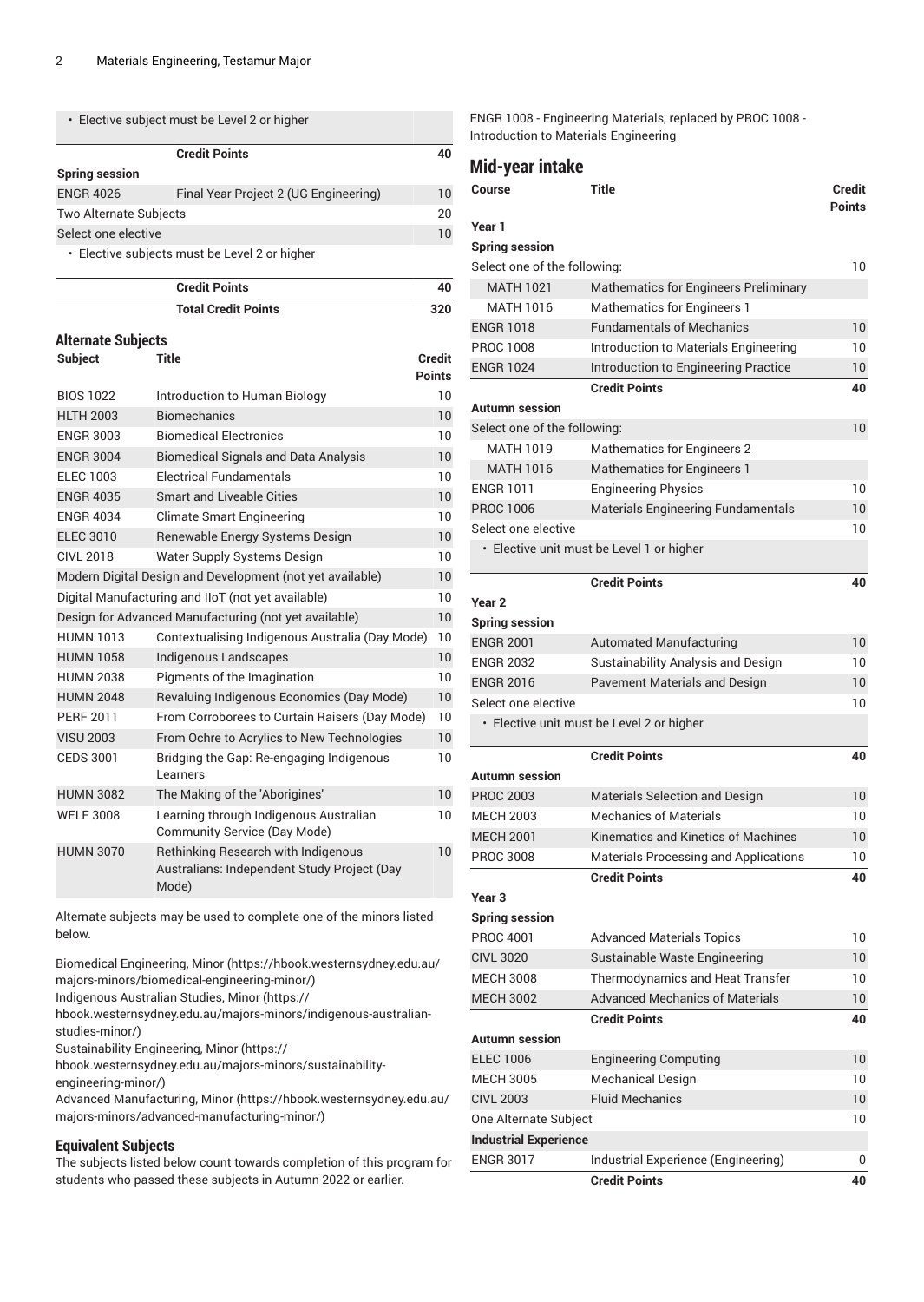#### **Year 4**

#### **Spring session**

| <b>ENGR 4025</b>                          | Final Year Project 1 (UG Engineering) | 10 |
|-------------------------------------------|---------------------------------------|----|
| One Alternate subject                     |                                       |    |
| One Alternate subject                     |                                       | 10 |
| Select one elective                       |                                       |    |
| • Elective unit must be Level 2 or higher |                                       |    |

|                       | <b>Credit Points</b>                      | 40 |
|-----------------------|-------------------------------------------|----|
| <b>Autumn</b> session |                                           |    |
| <b>ENGR 4026</b>      | Final Year Project 2 (UG Engineering)     | 10 |
| <b>PROC 4002</b>      | <b>Engineering Materials from Waste</b>   | 10 |
| Select one elective   |                                           | 10 |
| One Alternate subject |                                           | 10 |
|                       | • Elective unit must be Level 2 or higher |    |

**Credit Points 40 Total Credit Points 320 Alternate Subjects Subject Title Credit Points** BIOS 1022 Introduction to Human Biology 10 HLTH 2003 Biomechanics 10 ENGR 3003 Biomedical Electronics 10 ENGR 3004 Biomedical Signals and Data Analysis 10 ELEC 1003 Electrical Fundamentals 10 ENGR 4035 Smart and Liveable Cities 10 ENGR 4034 Climate Smart Engineering 10 ELEC 3010 Renewable Energy Systems Design 10 CIVL 2018 Water Supply Systems Design 10 Modern Digital Design and Development (not yet available) 10 Digital Manufacturing and IIoT (not yet available) 10 Design for Advanced Manufacturing (not yet available) 10 HUMN 1013 Contextualising Indigenous Australia (Day Mode) 10 HUMN 1058 Indigenous Landscapes 10 HUMN 2038 Pigments of the Imagination 10 HUMN 2048 Revaluing Indigenous Economics (Day Mode) 10 PERF 2011 From Corroborees to Curtain Raisers (Day Mode) 10 VISU 2003 From Ochre to Acrylics to New Technologies 10 CEDS 3001 Bridging the Gap: Re-engaging Indigenous Learners 10 HUMN 3082 The Making of the 'Aborigines' 10 WELF 3008 Learning through Indigenous Australian Community Service (Day Mode) 10 HUMN 3070 Rethinking Research with Indigenous Australians: Independent Study Project (Day Mode) 10

Alternate subjects may be used to complete one of the minors listed below.

[Biomedical Engineering, Minor](https://hbook.westernsydney.edu.au/majors-minors/biomedical-engineering-minor/) ([https://hbook.westernsydney.edu.au/](https://hbook.westernsydney.edu.au/majors-minors/biomedical-engineering-minor/) [majors-minors/biomedical-engineering-minor/\)](https://hbook.westernsydney.edu.au/majors-minors/biomedical-engineering-minor/)

[Indigenous Australian Studies, Minor](https://hbook.westernsydney.edu.au/majors-minors/indigenous-australian-studies-minor/) ([https://](https://hbook.westernsydney.edu.au/majors-minors/indigenous-australian-studies-minor/)

[hbook.westernsydney.edu.au/majors-minors/indigenous-australian](https://hbook.westernsydney.edu.au/majors-minors/indigenous-australian-studies-minor/)[studies-minor/\)](https://hbook.westernsydney.edu.au/majors-minors/indigenous-australian-studies-minor/)

[Sustainability Engineering, Minor](https://hbook.westernsydney.edu.au/majors-minors/sustainability-engineering-minor/) ([https://](https://hbook.westernsydney.edu.au/majors-minors/sustainability-engineering-minor/)

[hbook.westernsydney.edu.au/majors-minors/sustainability](https://hbook.westernsydney.edu.au/majors-minors/sustainability-engineering-minor/)[engineering-minor/](https://hbook.westernsydney.edu.au/majors-minors/sustainability-engineering-minor/))

Advanced [Manufacturing,](https://hbook.westernsydney.edu.au/majors-minors/advanced-manufacturing-minor/) Minor ([https://hbook.westernsydney.edu.au/](https://hbook.westernsydney.edu.au/majors-minors/advanced-manufacturing-minor/) [majors-minors/advanced-manufacturing-minor/\)](https://hbook.westernsydney.edu.au/majors-minors/advanced-manufacturing-minor/)

#### **Equivalent Subjects**

The subjects listed below count towards completion of this program for students who passed these subjects in Autumn 2022 or earlier.

ENGR 1008 - Engineering Materials, replaced by PROC 1008 - Introduction to Materials Engineering

### **Bachelor of Engineering Advanced (Honours)**

Qualification for this award requires the successful completion of 320 credit points, which include the subjects listed in the recommended sequence below.

#### **Start-year intake**

| Course                                | <b>Title</b>                                                                                                                                                                                         | <b>Credit</b><br><b>Points</b> |
|---------------------------------------|------------------------------------------------------------------------------------------------------------------------------------------------------------------------------------------------------|--------------------------------|
| Year 1                                |                                                                                                                                                                                                      |                                |
| Autumn session                        |                                                                                                                                                                                                      |                                |
| <b>MATH 1034</b>                      | Mathematics for Engineers 1 (Advanced)                                                                                                                                                               | 10                             |
| <b>ENGR 1047</b>                      | <b>Advanced Engineering Physics 1</b>                                                                                                                                                                | 10                             |
| PROC 1006                             | <b>Materials Engineering Fundamentals</b>                                                                                                                                                            | 10                             |
| <b>ENGR 1024</b>                      | Introduction to Engineering Practice                                                                                                                                                                 | 10                             |
|                                       | <b>Credit Points</b>                                                                                                                                                                                 | 40                             |
| <b>Spring session</b>                 |                                                                                                                                                                                                      |                                |
| <b>MATH 1035</b>                      | Mathematics for Engineers 2 (Advanced)                                                                                                                                                               | 10                             |
| <b>ENGR 1018</b>                      | <b>Fundamentals of Mechanics</b>                                                                                                                                                                     | 10                             |
| <b>PROC 1008</b>                      | Introduction to Materials Engineering                                                                                                                                                                | 10                             |
| Select one elective                   |                                                                                                                                                                                                      | 10                             |
|                                       | <b>Credit Points</b>                                                                                                                                                                                 | 40                             |
| Year 2                                |                                                                                                                                                                                                      |                                |
| <b>Autumn</b> session                 |                                                                                                                                                                                                      |                                |
| <b>MECH 2001</b>                      | Kinematics and Kinetics of Machines                                                                                                                                                                  | 10                             |
| <b>MECH 2003</b>                      | <b>Mechanics of Materials</b>                                                                                                                                                                        | 10                             |
| <b>ENGR 1045</b>                      | <b>Engineering Programming Fundamentals</b>                                                                                                                                                          | 10                             |
| <b>PROC 2003</b>                      | <b>Materials Selection and Design</b>                                                                                                                                                                | 10                             |
|                                       | <b>Credit Points</b>                                                                                                                                                                                 | 40                             |
| <b>Spring session</b>                 |                                                                                                                                                                                                      |                                |
| <b>MECH 2005</b>                      | Mathematics for Mechanical and<br><b>Mechatronic Engineers</b>                                                                                                                                       | 10                             |
| <b>ENGR 2032</b>                      | Sustainability Analysis and Design                                                                                                                                                                   | 10                             |
| <b>ENGR 2016</b>                      | <b>Pavement Materials and Design</b>                                                                                                                                                                 | 10                             |
| <b>ENGR 2001</b>                      | <b>Automated Manufacturing</b>                                                                                                                                                                       | 10                             |
| Engineering (Honours) (3740) program. | Students who fail to maintain a minimum GPA of 5.0 at the end<br>of completion of 160 Credit Points, and again at the completion<br>of 200 Credit points will be automatically transferred to the B. |                                |
|                                       | <b>Credit Points</b>                                                                                                                                                                                 | 40                             |
| Year <sub>3</sub>                     |                                                                                                                                                                                                      |                                |
| <b>Autumn session</b>                 |                                                                                                                                                                                                      |                                |
| <b>PROC 3008</b>                      | <b>Materials Processing and Applications</b>                                                                                                                                                         | 10                             |
| <b>MECH 3005</b>                      | Mechanical Design                                                                                                                                                                                    | 10                             |
| <b>CIVL 2003</b>                      | <b>Fluid Mechanics</b>                                                                                                                                                                               | 10                             |
| One Alternate Subject                 |                                                                                                                                                                                                      | 10                             |
|                                       | <b>Credit Points</b>                                                                                                                                                                                 | 40                             |
| Spring session                        |                                                                                                                                                                                                      |                                |

PROC 4001 Advanced Materials Topics 10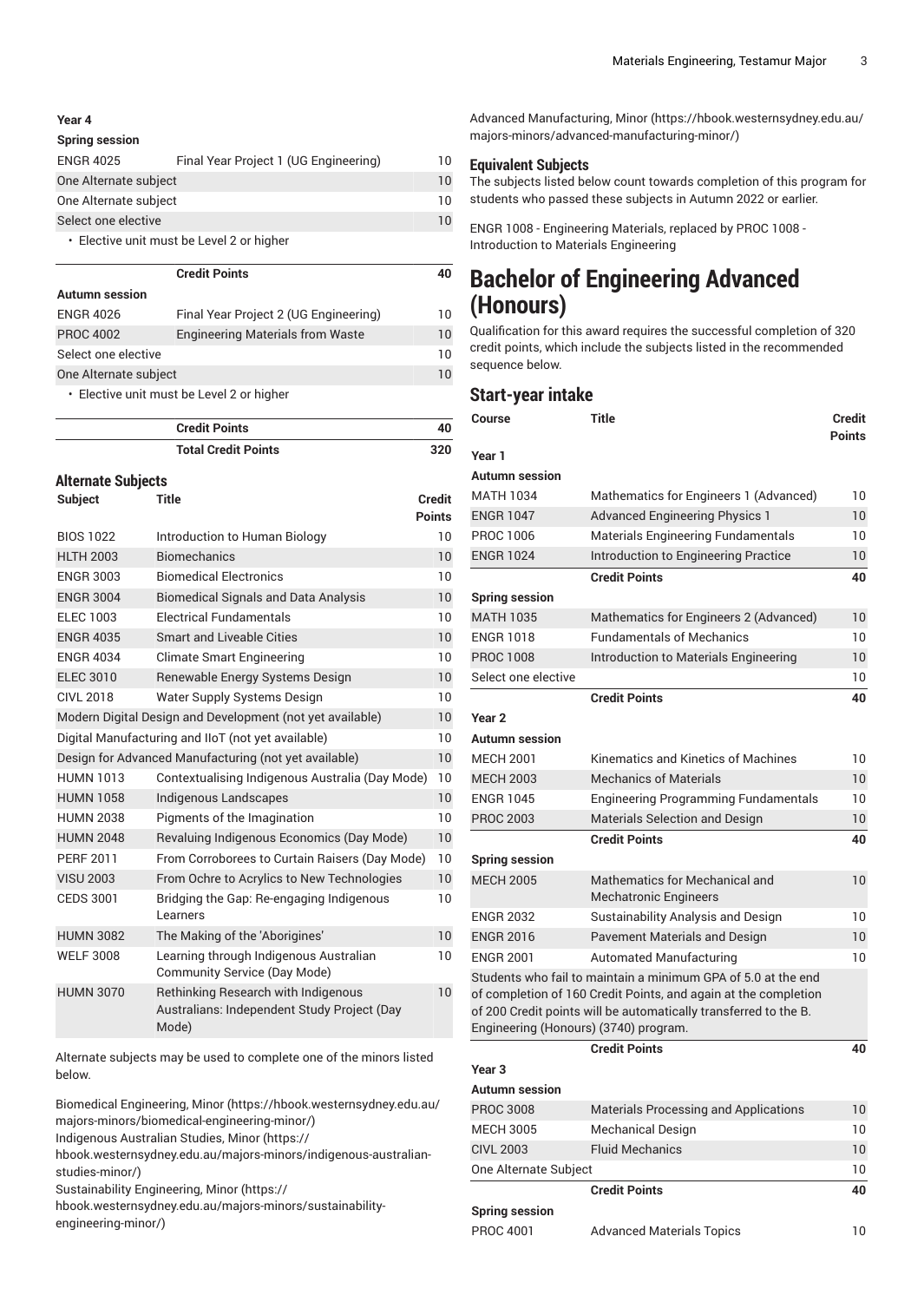|                              | <b>Total Credit Points</b>                                                 | 320 |
|------------------------------|----------------------------------------------------------------------------|-----|
|                              | <b>Credit Points</b>                                                       | 40  |
|                              | • Elective subjects must be Level 2 or higher                              |     |
| Select two electives         |                                                                            | 20  |
| Two Alternate subjects       |                                                                            | 10  |
| <b>ENGR 4036</b>             | Advanced Engineering Thesis 2: Detailed<br>Investigations                  | 10  |
| <b>Spring session</b>        |                                                                            |     |
|                              | <b>Credit Points</b>                                                       | 40  |
|                              | • Elective unit must be Level 2 or higher                                  |     |
| Select one elective          |                                                                            | 10  |
| One Alternate Subject        |                                                                            | 10  |
| <b>ENGR 4037</b>             | <b>Advanced Engineering Thesis 1:</b><br><b>Preliminary Investigations</b> | 10  |
| <b>PROC 4002</b>             | <b>Engineering Materials from Waste</b>                                    | 10  |
| <b>Autumn session</b>        |                                                                            |     |
| Year 4                       |                                                                            |     |
|                              | <b>Credit Points</b>                                                       | 40  |
| <b>ENGR 3017</b>             | Industrial Experience (Engineering)                                        | 0   |
| <b>Industrial Experience</b> |                                                                            |     |
|                              | • Electives must be Level 2 or higher                                      |     |
| Select one elective          |                                                                            | 10  |
| <b>MECH 3008</b>             | <b>Thermodynamics and Heat Transfer</b>                                    |     |
| <b>CIVL 3020</b>             | 10<br>Sustainable Waste Engineering                                        |     |

### **Alternate Subjects**

| Subject          | Title                                                                                       | <b>Credit</b><br><b>Points</b> |
|------------------|---------------------------------------------------------------------------------------------|--------------------------------|
| <b>BIOS 1022</b> | Introduction to Human Biology                                                               | 10                             |
| <b>HLTH 2003</b> | <b>Biomechanics</b>                                                                         | 10                             |
| <b>ENGR 3003</b> | <b>Biomedical Electronics</b>                                                               | 10                             |
| <b>ENGR 3004</b> | <b>Biomedical Signals and Data Analysis</b>                                                 | 10                             |
| ELEC 1003        | <b>Electrical Fundamentals</b>                                                              | 10                             |
| <b>ENGR 4035</b> | <b>Smart and Liveable Cities</b>                                                            | 10                             |
| <b>ENGR 4034</b> | <b>Climate Smart Engineering</b>                                                            | 10                             |
| <b>ELEC 3010</b> | Renewable Energy Systems Design                                                             | 10                             |
| CIVL 2018        | <b>Water Supply Systems Design</b>                                                          | 10                             |
|                  | Modern Digital Design and Development (not yet available)                                   | 10                             |
|                  | Digital Manufacturing and IIoT (not yet available)                                          | 10                             |
|                  | Design for Advanced Manufacturing (not yet available)                                       | 10                             |
| <b>HUMN 1013</b> | Contextualising Indigenous Australia (Day Mode)                                             | 10                             |
| <b>HUMN 1058</b> | Indigenous Landscapes                                                                       | 10                             |
| <b>HUMN 2038</b> | Pigments of the Imagination                                                                 | 10                             |
| <b>HUMN 2048</b> | Revaluing Indigenous Economics (Day Mode)                                                   | 10                             |
| <b>PERF 2011</b> | From Corroborees to Curtain Raisers (Day Mode)                                              | 10                             |
| <b>VISU 2003</b> | From Ochre to Acrylics to New Technologies                                                  | 10                             |
| <b>CEDS 3001</b> | Bridging the Gap: Re-engaging Indigenous<br>Learners                                        | 10                             |
| <b>HUMN 3082</b> | The Making of the 'Aborigines'                                                              | 10                             |
| <b>WELF 3008</b> | Learning through Indigenous Australian<br>Community Service (Day Mode)                      | 10                             |
| <b>HUMN 3070</b> | Rethinking Research with Indigenous<br>Australians: Independent Study Project (Day<br>Mode) | 10                             |

Alternate subjects may be used to complete one of the minors listed below. [Biomedical Engineering, Minor](https://hbook.westernsydney.edu.au/majors-minors/biomedical-engineering-minor/) ([https://hbook.westernsydney.edu.au/](https://hbook.westernsydney.edu.au/majors-minors/biomedical-engineering-minor/)

[majors-minors/biomedical-engineering-minor/\)](https://hbook.westernsydney.edu.au/majors-minors/biomedical-engineering-minor/) [Indigenous Australian Studies, Minor](https://hbook.westernsydney.edu.au/majors-minors/indigenous-australian-studies-minor/) [\(https://](https://hbook.westernsydney.edu.au/majors-minors/indigenous-australian-studies-minor/) [hbook.westernsydney.edu.au/majors-minors/indigenous-australian](https://hbook.westernsydney.edu.au/majors-minors/indigenous-australian-studies-minor/)[studies-minor/\)](https://hbook.westernsydney.edu.au/majors-minors/indigenous-australian-studies-minor/)

[Sustainability Engineering, Minor](https://hbook.westernsydney.edu.au/majors-minors/sustainability-engineering-minor/) ([https://](https://hbook.westernsydney.edu.au/majors-minors/sustainability-engineering-minor/)

[hbook.westernsydney.edu.au/majors-minors/sustainability](https://hbook.westernsydney.edu.au/majors-minors/sustainability-engineering-minor/)[engineering-minor/\)](https://hbook.westernsydney.edu.au/majors-minors/sustainability-engineering-minor/)

Advanced [Manufacturing,](https://hbook.westernsydney.edu.au/majors-minors/advanced-manufacturing-minor/) Minor ([https://hbook.westernsydney.edu.au/](https://hbook.westernsydney.edu.au/majors-minors/advanced-manufacturing-minor/) [majors-minors/advanced-manufacturing-minor/\)](https://hbook.westernsydney.edu.au/majors-minors/advanced-manufacturing-minor/)

#### **Equivalent Subjects**

The subjects listed below count towards completion of this program for students who passed these subjects in 2021 or earlier.

MECH 4005 Advanced Engineering Thesis 1: Preliminary Investigations, replaced by ENGR 4037 Advanced Engineering Thesis 1: Preliminary Investigations

MECH 4006 Advanced Engineering Thesis 2: Detailed Investigations, replaced by ENGR 4036 Advanced Engineering Thesis 2: Detailed Investigations

The subjects listed below count towards completion of this program for students who passed these subjects in Autumn 2022 or earlier.

ENGR 1008 - Engineering Materials, replaced by PROC 1008 - Introduction to Materials Engineering

#### **Mid-year intake**

| Title<br>Course       |                                                                | Credit<br><b>Points</b> |
|-----------------------|----------------------------------------------------------------|-------------------------|
| Year 1                |                                                                |                         |
| <b>Spring session</b> |                                                                |                         |
| <b>MATH 1034</b>      | Mathematics for Engineers 1 (Advanced)                         | 10                      |
| <b>ENGR 1011</b>      | <b>Engineering Physics</b>                                     | 10                      |
| <b>PROC 1008</b>      | Introduction to Materials Engineering                          | 10                      |
| <b>ENGR 1024</b>      | Introduction to Engineering Practice                           | 10                      |
|                       | <b>Credit Points</b>                                           | 40                      |
| Autumn session        |                                                                |                         |
| <b>MATH 1035</b>      | Mathematics for Engineers 2 (Advanced)                         | 10                      |
| <b>ENGR 1047</b>      | <b>Advanced Engineering Physics 1</b>                          | 10 <sup>1</sup>         |
| <b>PROC 1006</b>      | <b>Materials Engineering Fundamentals</b>                      | 10                      |
| Select one elective   |                                                                | 10                      |
|                       | · Elective unit must be Level 1 or higher                      |                         |
|                       | <b>Credit Points</b>                                           | 40                      |
| Year <sub>2</sub>     |                                                                |                         |
| <b>Spring session</b> |                                                                |                         |
| <b>MECH 2005</b>      | Mathematics for Mechanical and<br><b>Mechatronic Engineers</b> | 10                      |
| <b>ENGR 2001</b>      | <b>Automated Manufacturing</b>                                 | 10                      |
| <b>ENGR 2032</b>      | <b>Sustainability Analysis and Design</b>                      | 10                      |
| <b>ENGR 2016</b>      | <b>Pavement Materials and Design</b>                           | 10                      |
|                       | <b>Credit Points</b>                                           | 40                      |
| Autumn session        |                                                                |                         |
| <b>PROC 2003</b>      | <b>Materials Selection and Design</b>                          | 10                      |
| <b>MECH 2003</b>      | <b>Mechanics of Materials</b>                                  | 10                      |
| <b>MECH 2001</b>      | Kinematics and Kinetics of Machines                            | 10                      |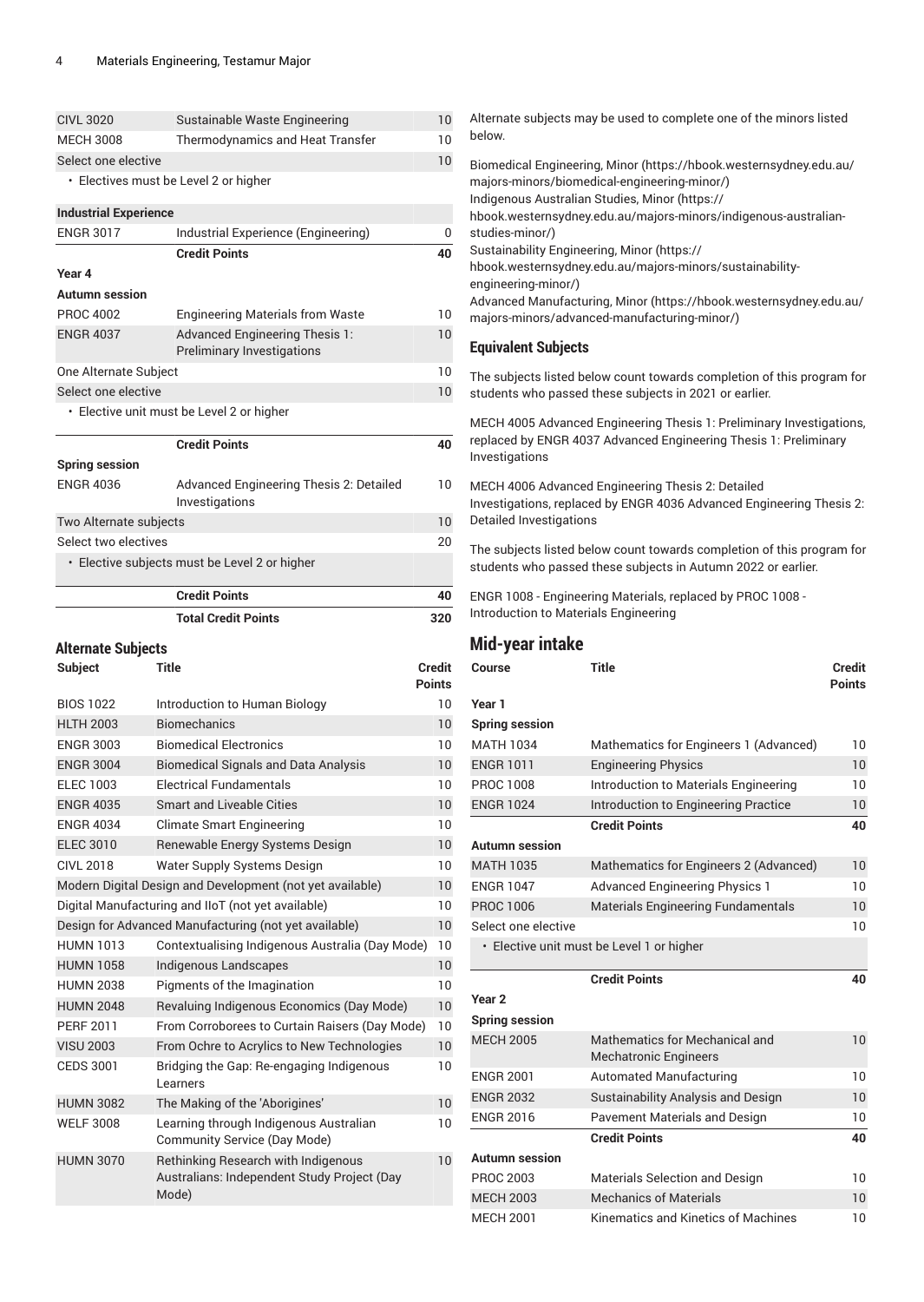| <b>PROC 3008</b>                                                | <b>Materials Processing and Applications</b>                     | 10  |  |
|-----------------------------------------------------------------|------------------------------------------------------------------|-----|--|
| Students who fail to maintain a minimum GPA of 5.0 at the end   |                                                                  |     |  |
| of completion of 160 Credit Points, and again at the completion |                                                                  |     |  |
|                                                                 | of 200 Credit points will be automatically transferred to the B. |     |  |
| Engineering (Honours) (3740) program.                           |                                                                  |     |  |
|                                                                 | <b>Credit Points</b>                                             | 40  |  |
| Year <sub>3</sub>                                               |                                                                  |     |  |
| <b>Spring session</b>                                           |                                                                  |     |  |
| <b>PROC 4001</b>                                                | <b>Advanced Materials Topics</b>                                 | 10  |  |
| <b>CIVL 3020</b>                                                | Sustainable Waste Engineering                                    | 10  |  |
| <b>MECH 3008</b>                                                | <b>Thermodynamics and Heat Transfer</b>                          | 10  |  |
| Select one elective                                             |                                                                  | 10  |  |
|                                                                 | • Elective unit must be Level 2 or higher                        |     |  |
|                                                                 | <b>Credit Points</b>                                             | 40  |  |
| <b>Autumn session</b>                                           |                                                                  |     |  |
| <b>ELEC 1006</b>                                                | <b>Engineering Computing</b>                                     | 10  |  |
| <b>MECH 3005</b>                                                | <b>Mechanical Design</b>                                         | 10  |  |
| <b>CIVL 2003</b>                                                | <b>Fluid Mechanics</b>                                           | 10  |  |
|                                                                 |                                                                  | 10  |  |
| One Alternate subject<br><b>Industrial Experience</b>           |                                                                  |     |  |
|                                                                 |                                                                  |     |  |
| <b>ENGR 3017</b>                                                | Industrial Experience (Engineering)                              | 0   |  |
|                                                                 | <b>Credit Points</b>                                             | 40  |  |
| Year 4                                                          |                                                                  |     |  |
| <b>Spring session</b>                                           |                                                                  |     |  |
| <b>ENGR 4037</b>                                                | <b>Advanced Engineering Thesis 1:</b>                            | 10  |  |
|                                                                 | <b>Preliminary Investigations</b>                                | 10  |  |
| One Alternate subject                                           |                                                                  |     |  |
| One Alternate subject<br>Select one elective                    |                                                                  | 10  |  |
|                                                                 |                                                                  | 10  |  |
|                                                                 | • Elective unit must be Level 2 or higher                        |     |  |
|                                                                 | <b>Credit Points</b>                                             | 40  |  |
| <b>Autumn</b> session                                           |                                                                  |     |  |
| <b>ENGR 4036</b>                                                | Advanced Engineering Thesis 2: Detailed                          | 10  |  |
|                                                                 | Investigations                                                   |     |  |
| <b>PROC 4002</b>                                                | <b>Engineering Materials from Waste</b>                          | 10  |  |
| Select one elective                                             |                                                                  | 10  |  |
| One Alternate subject                                           |                                                                  | 10  |  |
| · Elective unit must be Level 2 or higher                       |                                                                  |     |  |
|                                                                 |                                                                  |     |  |
|                                                                 | <b>Credit Points</b>                                             | 40  |  |
|                                                                 | <b>Total Credit Points</b>                                       | 320 |  |

```
Alternate Subjects
```

| Subject | <b>Title</b> | <b>Credit</b> |
|---------|--------------|---------------|
|         |              |               |

|                                                                 |                                             | <b>Points</b> |
|-----------------------------------------------------------------|---------------------------------------------|---------------|
| <b>BIOS 1022</b>                                                | Introduction to Human Biology               | 10            |
| <b>HLTH 2003</b>                                                | <b>Biomechanics</b>                         | 10            |
| <b>ENGR 3003</b>                                                | <b>Biomedical Electronics</b>               | 10            |
| <b>ENGR 3004</b>                                                | <b>Biomedical Signals and Data Analysis</b> | 10            |
| <b>ELEC 1003</b>                                                | <b>Electrical Fundamentals</b>              | 10            |
| <b>ENGR 4035</b>                                                | <b>Smart and Liveable Cities</b>            | 10            |
| <b>ENGR 4034</b>                                                | Climate Smart Engineering                   | 10            |
| <b>ELEC 3010</b>                                                | Renewable Energy Systems Design             | 10            |
| <b>CIVL 2018</b>                                                | Water Supply Systems Design                 | 10            |
| Modern Digital Design and Development (not yet available)<br>10 |                                             |               |
| Digital Manufacturing and IIoT (not yet available)<br>10        |                                             |               |

| Design for Advanced Manufacturing (not yet available)<br>10 |                                                                                                    |    |
|-------------------------------------------------------------|----------------------------------------------------------------------------------------------------|----|
| <b>HUMN 1013</b>                                            | Contextualising Indigenous Australia (Day Mode)                                                    | 10 |
| <b>HUMN 1058</b>                                            | Indigenous Landscapes                                                                              | 10 |
| <b>HUMN 2038</b>                                            | Pigments of the Imagination                                                                        | 10 |
| <b>HUMN 2048</b>                                            | Revaluing Indigenous Economics (Day Mode)                                                          | 10 |
| <b>PERF 2011</b>                                            | From Corroborees to Curtain Raisers (Day Mode)                                                     | 10 |
| <b>VISU 2003</b>                                            | From Ochre to Acrylics to New Technologies                                                         | 10 |
| <b>CEDS 3001</b>                                            | Bridging the Gap: Re-engaging Indigenous<br>Learners                                               | 10 |
| <b>HUMN 3082</b>                                            | The Making of the 'Aborigines'                                                                     | 10 |
| <b>WELF 3008</b>                                            | Learning through Indigenous Australian<br>Community Service (Day Mode)                             | 10 |
| <b>HUMN 3070</b>                                            | <b>Rethinking Research with Indigenous</b><br>Australians: Independent Study Project (Day<br>Mode) | 10 |

Alternate subjects may be used to complete one of the minors listed below.

[Biomedical Engineering, Minor](https://hbook.westernsydney.edu.au/majors-minors/biomedical-engineering-minor/) ([https://hbook.westernsydney.edu.au/](https://hbook.westernsydney.edu.au/majors-minors/biomedical-engineering-minor/) [majors-minors/biomedical-engineering-minor/\)](https://hbook.westernsydney.edu.au/majors-minors/biomedical-engineering-minor/)

[Indigenous Australian Studies, Minor](https://hbook.westernsydney.edu.au/majors-minors/indigenous-australian-studies-minor/) [\(https://](https://hbook.westernsydney.edu.au/majors-minors/indigenous-australian-studies-minor/)

[hbook.westernsydney.edu.au/majors-minors/indigenous-australian](https://hbook.westernsydney.edu.au/majors-minors/indigenous-australian-studies-minor/)[studies-minor/\)](https://hbook.westernsydney.edu.au/majors-minors/indigenous-australian-studies-minor/)

[Sustainability Engineering, Minor](https://hbook.westernsydney.edu.au/majors-minors/sustainability-engineering-minor/) ([https://](https://hbook.westernsydney.edu.au/majors-minors/sustainability-engineering-minor/)

[hbook.westernsydney.edu.au/majors-minors/sustainability](https://hbook.westernsydney.edu.au/majors-minors/sustainability-engineering-minor/)[engineering-minor/\)](https://hbook.westernsydney.edu.au/majors-minors/sustainability-engineering-minor/)

Advanced [Manufacturing,](https://hbook.westernsydney.edu.au/majors-minors/advanced-manufacturing-minor/) Minor ([https://hbook.westernsydney.edu.au/](https://hbook.westernsydney.edu.au/majors-minors/advanced-manufacturing-minor/) [majors-minors/advanced-manufacturing-minor/\)](https://hbook.westernsydney.edu.au/majors-minors/advanced-manufacturing-minor/)

#### **Equivalent Subjects**

The subjects listed below count towards completion of this program for students who passed these subjects in 2021 or earlier.

MECH 4005 Advanced Engineering Thesis 1: Preliminary Investigations, replaced by ENGR 4037 Advanced Engineering Thesis 1: Preliminary Investigations

MECH 4006 Advanced Engineering Thesis 2: Detailed Investigations, replaced by ENGR 4036 Advanced Engineering Thesis 2: Detailed Investigations

The subjects listed below count towards completion of this program for students who passed these subjects in Autumn 2022 or earlier.

ENGR 1008 - Engineering Materials, replaced by PROC 1008 - Introduction to Materials Engineering

## **Bachelor of Engineering (Honours)/ Bachelor of Business**

Qualification for this award requires the successful completion of 400 credit points, which include the subjects listed in the recommended sequence below.

#### **Start-year intake**

| <b>Course</b>              | Title                              | <b>Credit</b><br><b>Points</b> |  |  |
|----------------------------|------------------------------------|--------------------------------|--|--|
| Year 1                     |                                    |                                |  |  |
| <b>Autumn</b> session      |                                    |                                |  |  |
| MATH 1016                  | <b>Mathematics for Engineers 1</b> | 10                             |  |  |
| <b>ENGR 1011</b>           | <b>Engineering Physics</b>         | 10                             |  |  |
| <b>BBus Core Subject 1</b> |                                    | 10                             |  |  |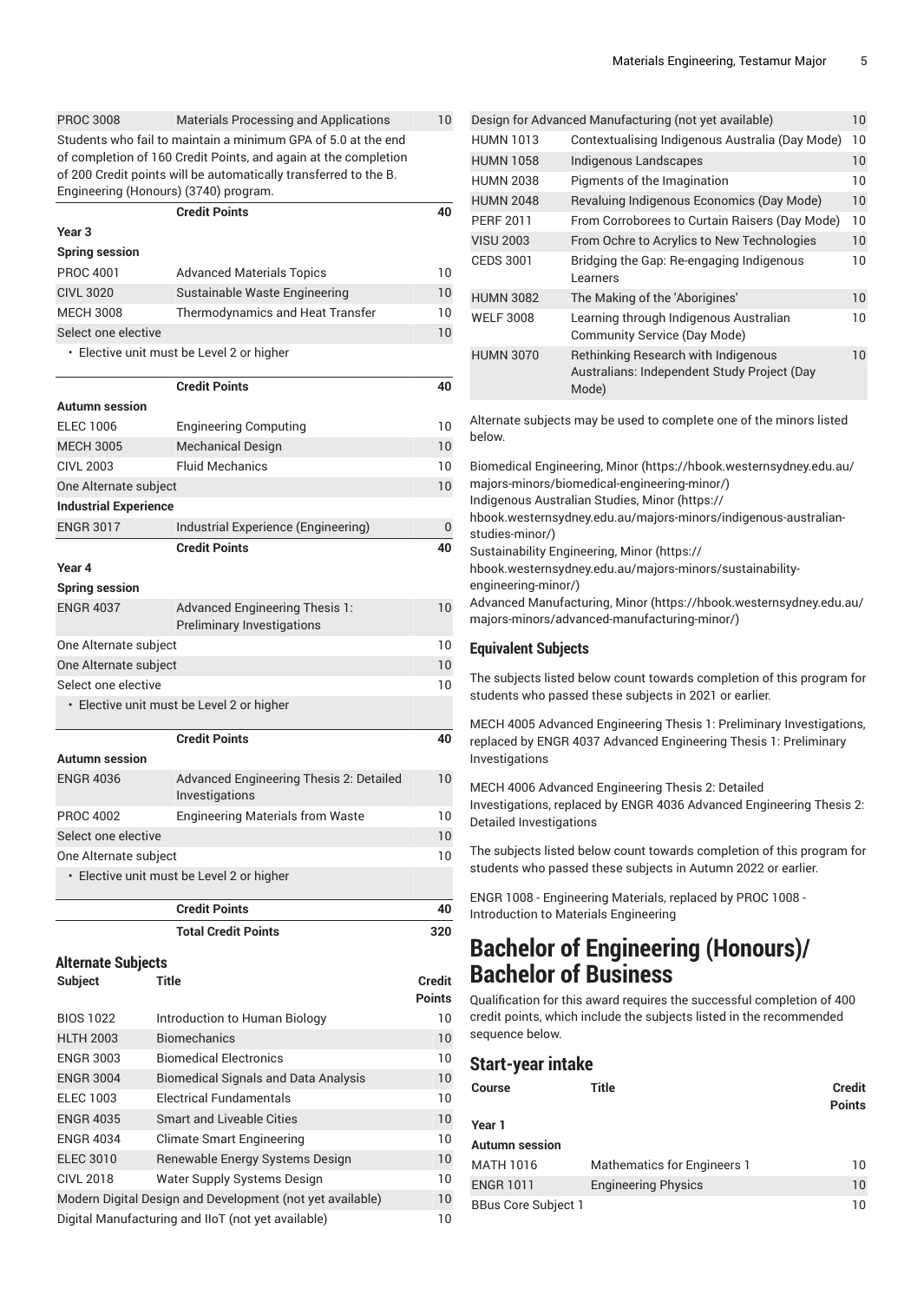| <b>BBus Core Subject 2</b>         |                                              | 10 |
|------------------------------------|----------------------------------------------|----|
|                                    | <b>Credit Points</b>                         | 40 |
| <b>Spring session</b>              |                                              |    |
| <b>MATH 1019</b>                   | <b>Mathematics for Engineers 2</b>           | 10 |
| <b>ENGR 1018</b>                   | <b>Fundamentals of Mechanics</b>             | 10 |
| <b>BBus Core Subject 3</b>         |                                              | 10 |
| <b>BBus Core Subject 4</b>         |                                              | 10 |
|                                    | <b>Credit Points</b>                         | 40 |
| Year <sub>2</sub>                  |                                              |    |
| <b>Autumn</b> session              |                                              |    |
| PROC 1006                          | <b>Materials Engineering Fundamentals</b>    | 10 |
| <b>BBus Professional Subject 1</b> |                                              | 10 |
| <b>BBus Professional Subject 2</b> |                                              | 10 |
| <b>BBus Major Subject 1</b>        |                                              | 10 |
|                                    | <b>Credit Points</b>                         | 40 |
| <b>Spring session</b>              |                                              |    |
| <b>PROC 1008</b>                   | Introduction to Materials Engineering        | 10 |
| <b>ELEC 1003</b>                   | <b>Electrical Fundamentals</b>               | 10 |
| <b>BBus Major Subject 2</b>        |                                              | 10 |
| <b>BBus Major Subject 3</b>        |                                              | 10 |
|                                    | <b>Credit Points</b>                         | 40 |
| Year <sub>3</sub>                  |                                              |    |
| <b>Autumn session</b>              |                                              |    |
| <b>ELEC 1006</b>                   | <b>Engineering Computing</b>                 | 10 |
| <b>MECH 2001</b>                   | Kinematics and Kinetics of Machines          | 10 |
| <b>MECH 2003</b>                   | <b>Mechanics of Materials</b>                | 10 |
| <b>PROC 2003</b>                   | Materials Selection and Design               | 10 |
|                                    | <b>Credit Points</b>                         |    |
|                                    |                                              | 40 |
| <b>Spring session</b>              |                                              |    |
| <b>ENGR 2032</b>                   | Sustainability Analysis and Design           | 10 |
| <b>ENGR 2001</b>                   | <b>Automated Manufacturing</b>               | 10 |
| <b>MECH 3002</b>                   | <b>Advanced Mechanics of Materials</b>       | 10 |
| <b>ENGR 2016</b>                   | <b>Pavement Materials and Design</b>         | 10 |
|                                    | <b>Credit Points</b>                         | 40 |
| Year 4                             |                                              |    |
| <b>Autumn</b> session              |                                              |    |
| <b>PROC 3008</b>                   | <b>Materials Processing and Applications</b> | 10 |
| <b>MECH 3005</b>                   | <b>Mechanical Design</b>                     | 10 |
| <b>BBus Major Subject 4</b>        |                                              | 10 |
| <b>BBus Major Subject 5</b>        |                                              | 10 |
|                                    | <b>Credit Points</b>                         | 40 |
| <b>Spring session</b>              |                                              |    |
| <b>PROC 4001</b>                   | <b>Advanced Materials Topics</b>             | 10 |
| <b>CIVL 3020</b>                   | Sustainable Waste Engineering                | 10 |
| <b>BBus Major Subject 6</b>        |                                              | 10 |
| <b>BBus Major Subject 7</b>        |                                              | 10 |
| <b>Industrial Experience</b>       |                                              |    |
| <b>ENGR 3017</b>                   | Industrial Experience (Engineering)          | 0  |
|                                    | <b>Credit Points</b>                         | 40 |
| Year 5                             |                                              |    |
| <b>Autumn session</b>              |                                              |    |
| <b>ENGR 4025</b>                   | Final Year Project 1 (UG Engineering)        | 10 |
| <b>PROC 4002</b>                   | <b>Engineering Materials from Waste</b>      | 10 |
| <b>BBus Professional Subject 3</b> |                                              | 10 |
| <b>BBus Major Subject 8</b><br>10  |                                              |    |
|                                    | <b>Credit Points</b>                         | 40 |
|                                    |                                              |    |

| <b>Total Credit Points</b>         |                                       | 400          |
|------------------------------------|---------------------------------------|--------------|
|                                    | <b>Credit Points</b>                  | 40           |
| <b>BBus Professional Subject 4</b> |                                       | 10           |
| <b>ENGR 3020</b>                   | Numerical Methods in Engineering      | 10           |
| <b>MECH 3008</b>                   | Thermodynamics and Heat Transfer      |              |
| <b>ENGR 4026</b>                   | Final Year Project 2 (UG Engineering) | $10^{\circ}$ |
| <b>Spring session</b>              |                                       |              |

#### **Equivalent Subjects**

The subjects listed below count towards completion of this program for students who passed these subjects in Autumn 2022 or earlier.

ENGR 1008 - Engineering Materials, replaced by PROC 1008 - Introduction to Materials Engineering

#### **Mid-year intake**

| Course                             | <b>Title</b>                              | <b>Credit</b><br><b>Points</b> |
|------------------------------------|-------------------------------------------|--------------------------------|
| Year 1                             |                                           |                                |
| <b>Spring session</b>              |                                           |                                |
| <b>MATH 1016</b>                   | <b>Mathematics for Engineers 1</b>        | 10                             |
| <b>ENGR 1018</b>                   | <b>Fundamentals of Mechanics</b>          | 10                             |
| <b>BBus Core Subject 1</b>         |                                           | 10                             |
| <b>BBus Core Subject 2</b>         |                                           | 10                             |
|                                    | <b>Credit Points</b>                      | 40                             |
| <b>Autumn session</b>              |                                           |                                |
| <b>MATH 1019</b>                   | <b>Mathematics for Engineers 2</b>        | 10                             |
| <b>ENGR 1011</b>                   | <b>Engineering Physics</b>                | 10                             |
| <b>BBus Core Subject 3</b>         |                                           | 10                             |
| <b>BBus Core Subject 4</b>         |                                           | 10                             |
|                                    | <b>Credit Points</b>                      | 40                             |
| Year <sub>2</sub>                  |                                           |                                |
| <b>Spring session</b>              |                                           |                                |
| <b>PROC 1008</b>                   | Introduction to Materials Engineering     | 10                             |
| <b>ELEC 1003</b>                   | <b>Electrical Fundamentals</b>            | 10                             |
| <b>BBus Major Subject 1</b>        |                                           | 10                             |
| <b>BBus Major Subject 2</b>        |                                           | 10                             |
|                                    | <b>Credit Points</b>                      | 40                             |
| <b>Autumn</b> session              |                                           |                                |
| <b>PROC 1006</b>                   | <b>Materials Engineering Fundamentals</b> | 10                             |
| <b>BBus Professional Subject 1</b> |                                           | 10                             |
| <b>BBus Professional Subject 2</b> |                                           | 10                             |
| <b>BBus Major Subject 3</b>        |                                           | 10                             |
|                                    | <b>Credit Points</b>                      | 40                             |
| Year <sub>3</sub>                  |                                           |                                |
| <b>Spring session</b>              |                                           |                                |
| <b>ENGR 2032</b>                   | Sustainability Analysis and Design        | 10                             |
| <b>ENGR 2001</b>                   | <b>Automated Manufacturing</b>            | 10                             |
| <b>CIVL 3020</b>                   | Sustainable Waste Engineering             | 10                             |
| <b>PROC 2003</b>                   | Materials Selection and Design            | 10                             |
|                                    | <b>Credit Points</b>                      | 40                             |
| <b>Autumn session</b>              |                                           |                                |
| <b>ELEC 1006</b>                   | <b>Engineering Computing</b>              | 10                             |
| <b>MECH 2001</b>                   | Kinematics and Kinetics of Machines       | 10                             |
| <b>MECH 2003</b>                   | <b>Mechanics of Materials</b>             | 10                             |
| <b>PROC 2003</b>                   | Materials Selection and Design            | 10                             |
|                                    | <b>Credit Points</b>                      | 40                             |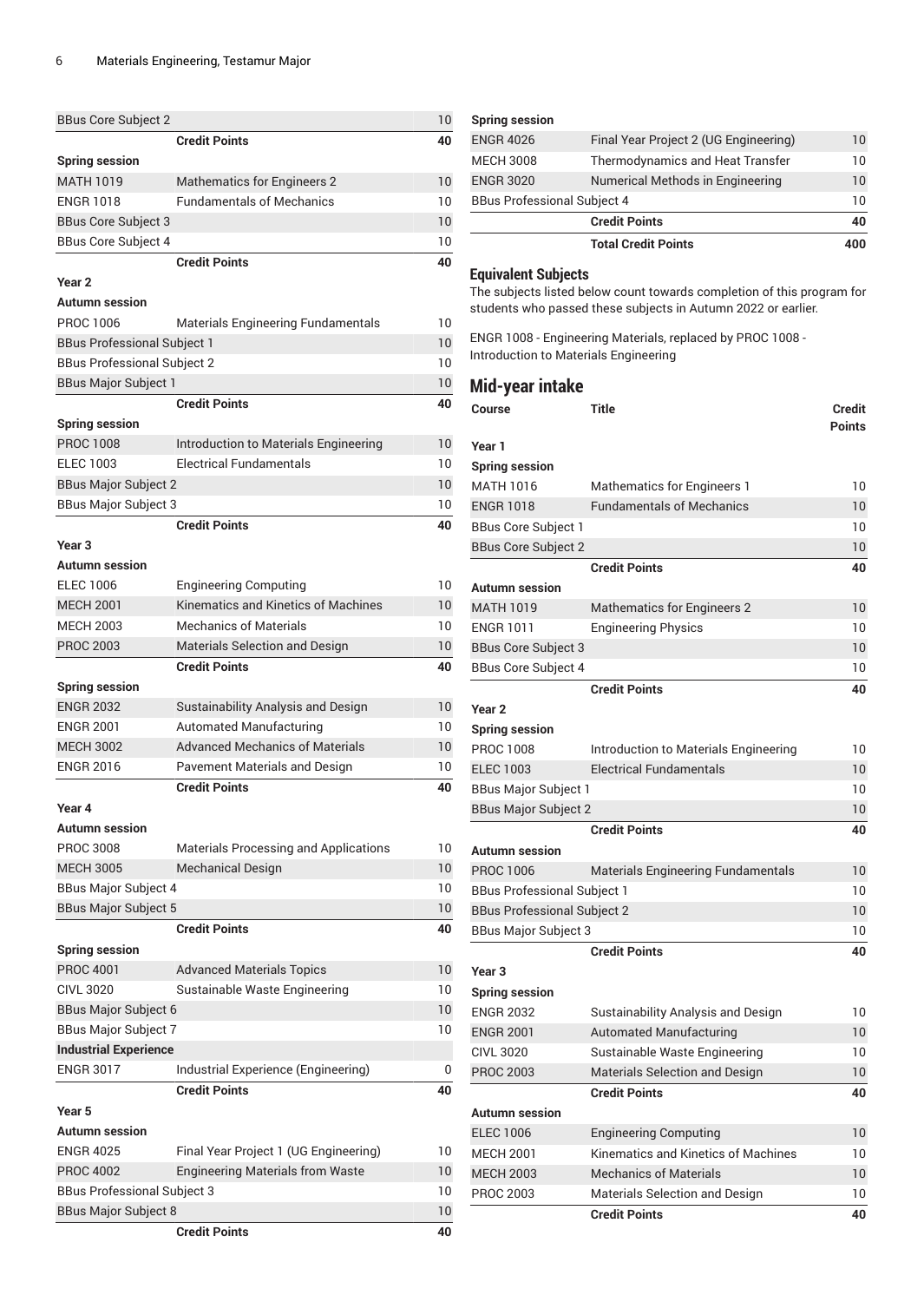| Year 4                                                      |                                              |     |  |
|-------------------------------------------------------------|----------------------------------------------|-----|--|
| <b>Spring session</b>                                       |                                              |     |  |
| <b>PROC 4001</b>                                            | <b>Advanced Materials Topics</b>             |     |  |
| <b>MECH 3005</b><br><b>Mechanical Design</b>                |                                              |     |  |
| <b>BBus Major Subject 4</b>                                 |                                              | 10  |  |
| <b>BBus Major Subject 5</b>                                 |                                              | 10  |  |
| <b>Industrial Experience</b>                                |                                              |     |  |
| <b>ENGR 3017</b>                                            | Industrial Experience (Engineering)          | 0   |  |
|                                                             | <b>Credit Points</b>                         | 40  |  |
| <b>Autumn session</b>                                       |                                              |     |  |
| <b>PROC 3008</b>                                            | <b>Materials Processing and Applications</b> | 10  |  |
| <b>MECH 3005</b>                                            | <b>Mechanical Design</b>                     | 10  |  |
| <b>BBus Major Subject 6</b>                                 |                                              | 10  |  |
| <b>BBus Major Subject 7</b>                                 |                                              | 10  |  |
|                                                             | <b>Credit Points</b>                         | 40  |  |
| Year 5                                                      |                                              |     |  |
| <b>Spring session</b>                                       |                                              |     |  |
| <b>ENGR 4025</b>                                            | Final Year Project 1 (UG Engineering)        | 10  |  |
| <b>MECH 3008</b>                                            | Thermodynamics and Heat Transfer             | 10  |  |
| <b>ENGR 3020</b><br>Numerical Methods in Engineering        |                                              | 10  |  |
| <b>BBus Professional Subject 3</b>                          |                                              | 10  |  |
|                                                             | <b>Credit Points</b>                         | 40  |  |
| <b>Autumn session</b>                                       |                                              |     |  |
| <b>ENGR 4026</b>                                            | Final Year Project 2 (UG Engineering)        | 10  |  |
| <b>PROC 4002</b><br><b>Engineering Materials from Waste</b> |                                              | 10  |  |
| <b>BBus Professional Subject 4</b>                          |                                              | 10  |  |
| <b>BBus Major Subject 8</b>                                 |                                              | 10  |  |
|                                                             | <b>Credit Points</b>                         | 40  |  |
|                                                             | <b>Total Credit Points</b>                   | 400 |  |

#### **Equivalent Subjects**

The subjects listed below count towards completion of this program for students who passed these subjects in Autumn 2022 or earlier.

ENGR 1008 - Engineering Materials, replaced by PROC 1008 - Introduction to Materials Engineering

# **Bachelor of Engineering Science**

Qualification for this award requires the successful completion of 240 credit points, which include the subjects listed in the recommended sequence below.

**\* All students undertaking the Bachelor of Engineering Science are required to enrol in** MATH 1021 Mathematics for Engineers Preliminary **and undertake a readiness test at the beginning of their study.**

The readiness test will be conducted at the beginning of the first semester of enrolment and the result will be used to determine whether a student will remain in MATH 1021 Mathematics for Engineers Preliminary or be transferred by the School to MATH 1016 Mathematics for Engineers 1.

Students remaining in MATH 1021 Mathematics for Engineers Preliminary will be required to complete MATH 1016 Mathematics for Engineers 1 during second semester and will be encouraged to complete MATH 1019 Mathematics for Engineers 2 during the Summer session.

Students who finish MATH 1021 Mathematics for Engineers Preliminary will then use this subject as an elective.

#### **Start-year intake**

| Course                               | <b>Title</b>                                                  | <b>Credit</b> |
|--------------------------------------|---------------------------------------------------------------|---------------|
|                                      |                                                               | <b>Points</b> |
| Year 1                               |                                                               |               |
| Autumn session<br><b>ENGR 1011</b>   |                                                               | 10            |
|                                      | <b>Engineering Physics</b>                                    |               |
| <b>ENGR 1024</b>                     | <b>PROC 1006</b><br><b>Materials Engineering Fundamentals</b> |               |
| Select one of the following:         | Introduction to Engineering Practice                          | 10<br>10      |
| <b>MATH 1021</b>                     | Mathematics for Engineers Preliminary                         |               |
| <b>MATH 1016</b>                     | <b>Mathematics for Engineers 1</b>                            |               |
|                                      | <b>Credit Points</b>                                          | 40            |
| <b>Spring session</b>                |                                                               |               |
| <b>ENGR 1018</b>                     | <b>Fundamentals of Mechanics</b>                              | 10            |
| <b>PROC 1008</b>                     | Introduction to Materials Engineering                         | 10            |
| <b>ELEC 1003</b>                     | <b>Electrical Fundamentals</b>                                | 10            |
| Select one of the following:         |                                                               | 10            |
| <b>MATH 1016</b>                     | <b>Mathematics for Engineers 1</b>                            |               |
| <b>MATH 1019</b>                     | <b>Mathematics for Engineers 2</b>                            |               |
|                                      | <b>Credit Points</b>                                          | 40            |
| Year <sub>2</sub>                    |                                                               |               |
| Autumn session                       |                                                               |               |
| <b>MECH 2003</b>                     | <b>Mechanics of Materials</b>                                 | 10            |
| <b>ELEC 1006</b>                     | <b>Engineering Computing</b>                                  | 10            |
| <b>PROC 2003</b>                     | Materials Selection and Design                                | 10            |
| <b>ENGR 3029</b>                     | Specialisation Workshop 1                                     | 10            |
|                                      | <b>Credit Points</b>                                          | 40            |
| <b>Spring session</b>                |                                                               |               |
| <b>ENGR 2016</b>                     | Pavement Materials and Design                                 | 10            |
| <b>ENGR 2032</b>                     | Sustainability Analysis and Design                            | 10            |
| <b>MECH 3002</b>                     | <b>Advanced Mechanics of Materials</b>                        | 10            |
| <b>ENGR 3030</b>                     | <b>Specialisation Workshop 2</b>                              | 10            |
| <b>Industrial Experience</b>         |                                                               |               |
| <b>ENGR 2033</b>                     | Industrial Experience (Engineering<br>Technologist)           | 0             |
|                                      | <b>Credit Points</b>                                          | 40            |
| Year 3                               |                                                               |               |
| Autumn session                       |                                                               |               |
| <b>ENGR 3013</b>                     | <b>Engineering Science Project 1</b>                          | 10            |
| <b>PROC 3008</b>                     | <b>Materials Processing and Applications</b>                  | 10            |
| <b>MECH 2001</b>                     | Kinematics and Kinetics of Machines                           | 10            |
| Select one elective                  |                                                               | 10            |
| • Elective must be Level 2 or higher |                                                               |               |
|                                      | <b>Credit Points</b>                                          | 40            |
| <b>Spring session</b>                |                                                               |               |
| <b>ENGR 3014</b>                     | <b>Engineering Science Project 2</b>                          | 10            |
| <b>PROC 4001</b>                     | <b>Advanced Materials Topics</b>                              | 10            |
| <b>CIVL 3020</b>                     | Sustainable Waste Engineering                                 | 10            |
| Select one elective                  |                                                               | 10            |
| • Elective must be Level 2 or higher |                                                               |               |

| <b>Credit Points</b>       | 40  |
|----------------------------|-----|
| <b>Total Credit Points</b> | 240 |